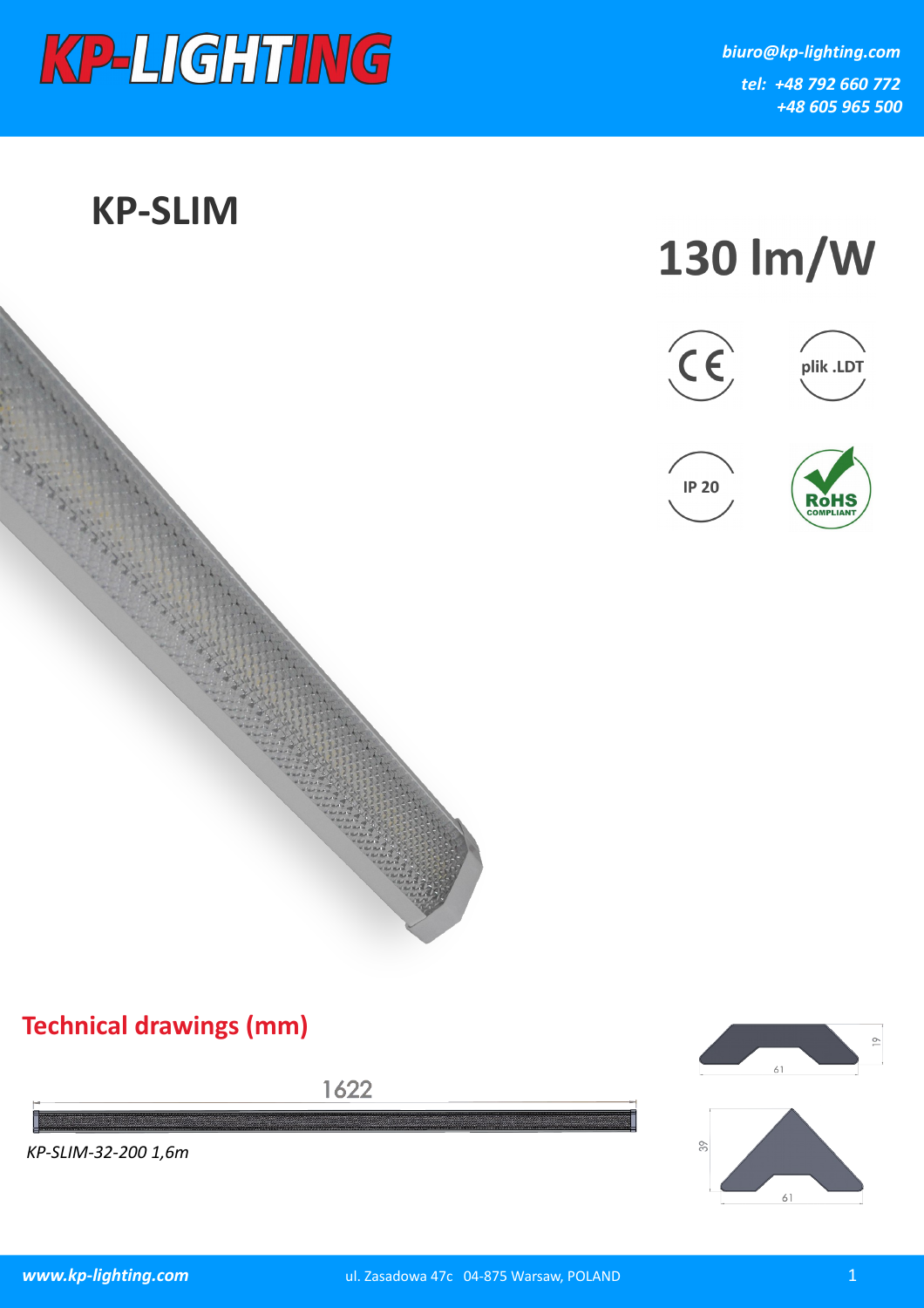

*biuro@kp-lighting.com tel: +48 792 660 772 +48 605 965 500*



| <b>Version</b> | <b>Power</b> | Lumen<br>output | <b>Type</b> | Lamp dimension [mm] |                                               |                                              | <b>Net</b>     |
|----------------|--------------|-----------------|-------------|---------------------|-----------------------------------------------|----------------------------------------------|----------------|
|                |              |                 |             | length              | width x height<br>for "TRAPEZIUM"<br>diffuser | width x height<br>for "TRIANGLE"<br>diffuser | weight<br>[kg] |
| 10-200 0,4m    | 9 W          | 1 170 lm        | Indoor      | 422                 | 61 x 19                                       | 61 x 39                                      | 0,5            |
| 20-200 0,8m    | 18 W         | 2 340 lm        |             | 822                 |                                               |                                              | 0,8            |
| 30-200 1,2m    | 27 W         | 3 510 lm        |             | 1222                |                                               |                                              | 1              |
| 40-200 1,6m    | 36 W         | 4 680 lm        |             | 1622                |                                               |                                              | 1,2            |
| 45-200 2m      | 45 W         | 5 850 lm        |             | 2022                |                                               |                                              | 1,5            |

• **Power and lumen output of lamp may hesitate +/- 5% from the table above**

• **KP-SLIM with different power is possible and we consider each case individually**